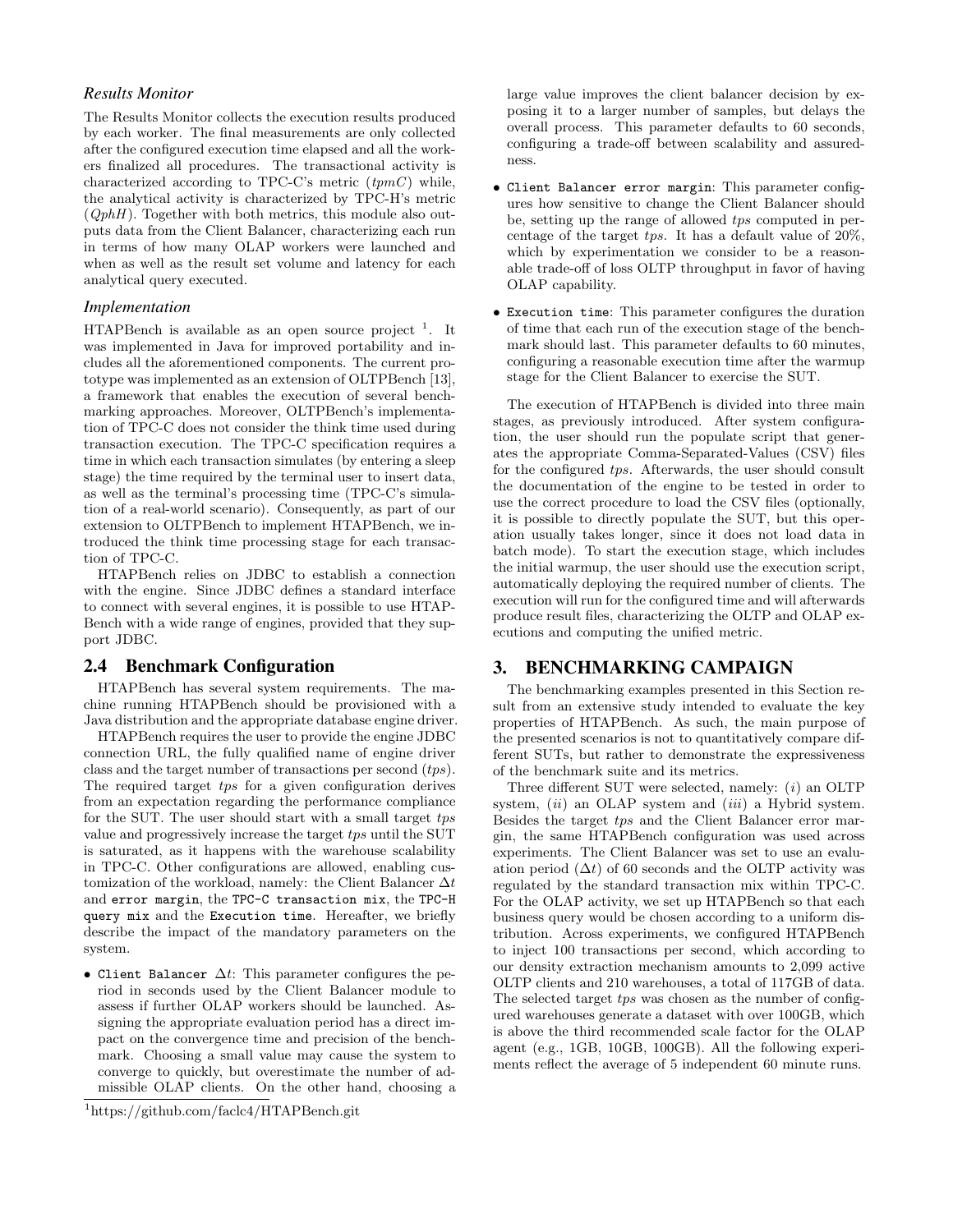

Figure 4: Registered progress between OLTP throughput and induced OLAP scalability. The optimal trade-off between OLTP and OLAP performance is achieved when the OLTP throughput goes below the gray area, at which point the OLAP activity is not further increased. The table in (d) summarizes the OLAP results, showing that the Hybrid SUT is more balanced for an HTAP workload.

#### 3.1 OLTP System

The current experiment used a server with an Intel Xeon E5-2670 v3 CPU with 24 physical cores (48 virtual) at 2.3  $GHz$  and  $72GB$  of memory, running Ubuntu 12.04 LTS as the operating system. We deployed an OLTP row-oriented engine and configured the level of memory that would allow the required number of clients. The Client Balancer within HTAPBench was configured to consider the default error margin of 20%. The admissible loss of OLTP throughput induced by the configuration of the error margin is depicted as a gray area in Figures  $4(a)$ ,  $4(b)$  and  $4(c)$ . HTAPBench was launched from the same machine.

The results in Figure 4(a) depict that HTAPBench was able to launch and sustain the required target tps throughout the entire execution time. This is read by looking at the OLTP line that is the linear interpolation of the plotted points. The required target tps was reached on the first minute of execution and, from that moment on, the Client Balancer started its configuration by launching an OLAP worker at each minute. The evolution regarding when and how many OLAP workers exist is read by looking at the plotted line resembling a staircase.

With a configured error margin of 20%, the bottom tps barrier was only surpassed after 50 minutes, saturating the system at that point in time, and therefore not launching further OLAP workers. Please consider that by default HTAPBench's Client Balancer introduces a single OLAP worker in each evaluation period  $(\Delta t)$ . Even though we do not present this evaluation for lack of space, it is possible to configure HTAPBench's Client Balancer to deploy more than one OLAP worker at a time.

Throughout the test, a declining trend in the OLTP throughput becomes evident. In what strictly concerns the OLAP activity, the engine under test was able to hold up to 50 OLAP clients. As previously stated, the main premise in HTAPBench's evaluation scheme is to discover how many OLAP workers are required to stress out a given SUT, while ensuring that the transactional activity does not degrade beyond a configurable threshold. In addition to providing a temporal evaluation of both OLTP and OLAP workers within the system, HTAPBench outputs the unified metric we propose, but also the standard TPC-C tpmC and TPC-H QphH metrics. Within this setup, this SUT was able to sustain 756  $tpmC$  and 7  $QphH$ , resulting in 0.14  $QpH$  in each OLAP worker (7 QpH / 50 OLAP workers). As such, the unified metric,  $QpHpW$ , amounts to 0.14 @ 756  $tpmC$ .

#### 3.2 OLAP System

The current experiment reused the previous configuration. We deployed an OLAP column-oriented engine, only setting up the required level of clients allowed in the engine.

The results in Figure 4(b) depict that the SUT sustained the OLTP throughput for a shorter period. This behavior is not unreasonable since the focus of this engine is not on OLTP activity. From the moment the threshold was broken (6th minute), the Client Balancer stopped releasing new OLAP clients. From this time on, albeit at a lower throughput, the OLTP activity was kept stable until the end of the run time. The SUT was able to register 217  $tpmC$  while sustaining 4 individual OLAP clients. Cumulatively, the OLAP activity reached a peak of 123  $QphH$ . As such, the unified metric we propose,  $QpHpW$ , reaches 30.75 $@217$  tpmC.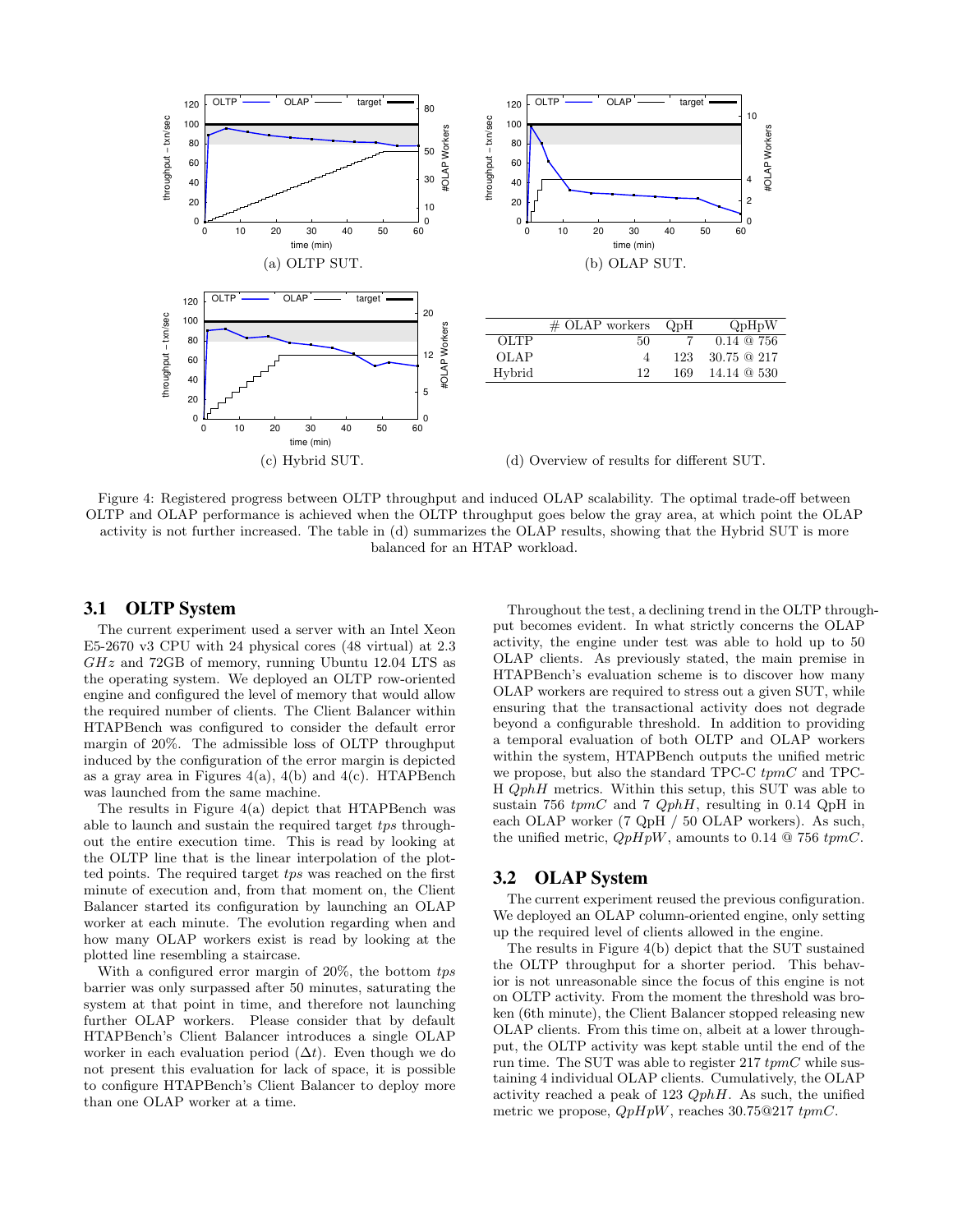Compared with the previous system, we observe that the latter system can enable a larger number of analytic queries, despite the fact that this particular system was only able to launch 4 OLAP streams, compared to 50 OLAP streams with the first SUT. This may seem counter-intuitive, considering that we are working atop a column-based engine specifically designed for an analytical workload. However, the 4 OLAP streams in the current SUT are much more efficient when compared with the 50 OLAP streams in the OLTP SUT.

#### 3.3 Hybrid System

Next, we use HTAPBench to characterize a Hybrid engine. As such systems are designed to scale out, they are usually made available over a distributed architecture.

We deployed the Hybrid system over 10 nodes, 9 of which are responsible for handling and storing data, and the remaining node provides coordination and other global services. Each node has an Intel i3-2100-3.1GHz 64 bit processor with 2 physical cores (4 virtual), 8GB of RAM memory and 1 SATA II (3.0Gbit/s) hard drive, running Ubuntu 12.04 LTS as the operating system and interconnected by a switched Gigabit Ethernet network.

The results depicted in Figure  $4(c)$  reveal that the OLTP throughput reached the assigned target in the first minute of execution. From the first minute onward, the Client Balancer started to deploy OLAP streams until the OLTP throughput degraded beyond the considered error margin, which happened after 20 minutes, registering a grand total of 12 OLAP streams. From that moment on, the OLTP throughput slowly degraded over the remainder of the test duration. Cumulatively, the SUT was able to sustain 530  $tpmC$  and 169 QphH. Therefore, our unified metric  $QpHpW$ , presents as  $14.14@530$  tpmC.

#### 3.4 Discussion

The results of these three tests are summarized in the table in Figure 4(d). Although the OLTP SUT achieved the highest number of OLAP workers, the results in Figure 4(d) also show that it achieved the lowest OLAP performance (0.14). The OLAP workers in the OLTP engine spend most of their time waiting for the OLAP queries to be processed and therefore complete relatively few OLAP queries. On the other hand, the OLAP engine processes significantly more analytical queries, but fails to cope with the required OLTP throughput that is used by the Client Balancer to launch additional OLAP workers. Overall the OLTP engine completed 7 QpH and the OLAP engine completed 123 QpH. This results show that the OLAP SUT was better at handling the OLAP workload, but its inability to cope with the OLTP workload in the hybrid configuration harmed the overall scalability. The favored hardware configuration for the Hybrid SUT is significantly different from the OLTP system or the OLAP system, which undermines a direct comparison among them. Nevertheless, HTAPBench was able to evaluate the Hybrid SUT, enabling 12 OLAP streams and achieving a total of 169 OLAP queries. The results reveal that the Hybrid SUT can sustain a considerable OLTP throughput with a moderate OLAP scalability.

### 4. VALIDATION

In order to validate the expressiveness of our metrics, we studied the system's representativeness, workload accuracy,

homogeneity, error margin variability and cost. Moreover, we discuss the benchmark portability, reproducibility and repeatability. For that matter, we used all the previous SUT configurations.

First, we show that the proposed metric can either identify systems with similar or very different goals. Second, we analyze HTAPBench's accuracy by verifying the storage traces produced in three distinct scenarios. Third, we verify that the produced query result sets are homogeneous as specified. Fourth, we conduct a variability analysis which presents the consequences of varying HTAPBench's error rate. Finally we discuss the cost of using the suite.

#### 4.1 HTAP Unified Metric

The unified metric we propose allows us to establish a comparison across two dimensions. Figure 5 uses a quadrant field plot to visually compare the relationship between our proposed metric and the target OLTP throughput.



Figure 5: Quadrant field plot for the unified metric.

While an increase in the vertical axis translates into a higher OLTP throughput, the horizontal axis evaluates the capability to perform more analytical queries per OLAP worker. The best result would be a reading on the upper right quadrant. The analysis depicts that while the SUT labeled OLTP 1 registered a  $QpHpW$  of 0.14@756  $tpmC$ , the OLAP observed 30.75@217  $tmpC$  and the Hybrid 14.14@534.1 tpmC. Overall, we can state that the analyzed systems follow the trend in which the increase of OLTP activity diminishes the OLAP capability. The hybrid system reached a position close to the middle of the plot, indicating better support for the mixed workload with simultaneous OLTP and OLAP activity.

So far, the presented results allow us to conclude that the benchmarking suite is able to compare systems with very distinct work plans. In order to verify if the suite is able to distinguish systems designed for similar workloads, we reproduced the same experimental scenario as in Section 3.1 but changed the SUT to a different engine designed for OLTP workloads. We evaluated its performance and plotted it in Figure 5 with the label "OLTP 2". The results place OLTP system 2 very close to system OLTP 1 with enough precision so as not to overlap both results.

All of the previous experiments were integrated in a statistical study from where we were able to compute the variation coefficient of the computed metrics, pointing to a variation of 1.2%. As such, if the evaluation of 2 different systems, or system configurations produce variabilities with less than 1.2%, the systems should be considered indistinguishable.

### 4.2 Error Margin Variability

The Client Balancer in HTAPBench controls whether fur-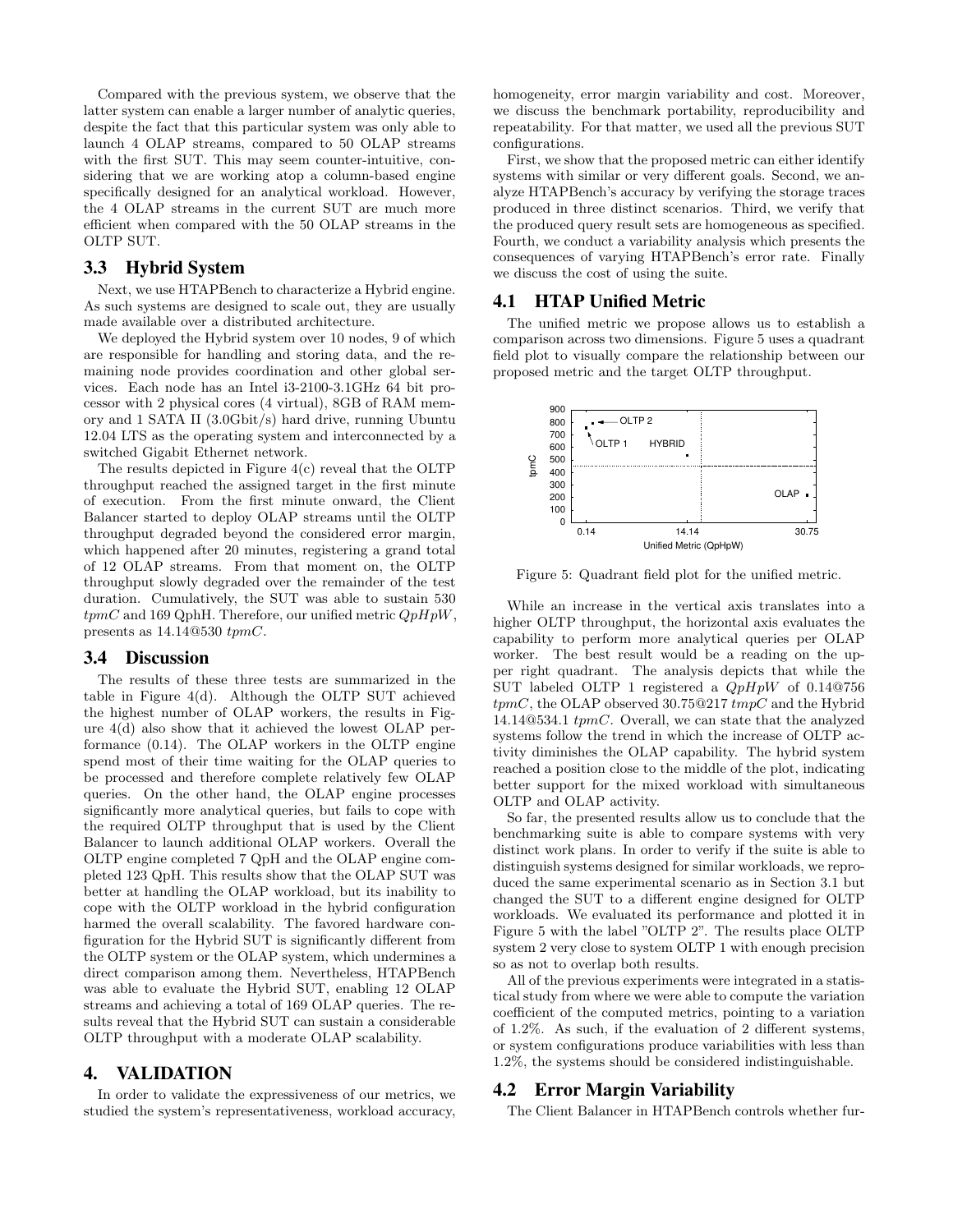

Figure 6: Traces collected through the blktrace tool during a HTAPBench execution over an (a) OLTP, (b) OLAP and (c) HTAP SUT. The trace represents read (black marks) and write (red marks) patterns induced on the storage medium by the workload. The vertical axis represents the storage medium offset. The horizontal axis represents time in seconds.

ther OLAP streams are deployed or not, evaluating at each point in time if the current OLTP throughput does not go below a threshold defined by the error margin configuration. Intuition leads us to believe that by increasing the error margin, the Client Balancer will naturally allow more OLAP clients to be deployed, thus increasing the overall amount of analytical queries performed.

| Error Rate                         | QpH    |        | $tpmC$   OLAP Clients |
|------------------------------------|--------|--------|-----------------------|
| $10\%$                             | 70.99  | 130.64 |                       |
| $20\%$                             | 168.9  | 131.36 |                       |
| 40 %                               | 265.99 | 138.30 |                       |
| $\sim$ $\sim$ $\sim$ $\sim$ $\sim$ |        |        |                       |

Table 3: Client Balancer error rate variance.

The current experiment assesses if in fact such behavior translated into the actual behavior of the benchmark. For this purpose, we set up the OLAP SUT as in Section 3.2 but varied the error margin across runs.

First, by analyzing Table 3, the reader should be aware that the consecutive executions registered similar OLTP throughputs as expected. Moreover, as we increase the allowed error rate, we verify that more analytical queries were performed, which is a consequence of having more OLAP clients on the system, thus increasing the registered QpH and consequently the QpHpW.

#### 4.3 Workload Representativeness

Database systems must be evaluated with representative workloads that test realistically the storage back-end capabilities. To better understand the representativeness of HTAPBench we analyzed the storage traces produced. The 3 previously tested SUT were evaluated with these workloads and the resulted storage traces were collected and analyzed with the  $blktrace^2$  tool. This tool allows us to collect storage traces for a given block device. With these traces it is possible to extract useful information, such as the access patterns of storage requests, the ratio of storage reads and writes, the throughput and latency of each request, etc. Each SUT was deployed in a single machine as in Section 3.1.

Figure 6 depicts the access patterns registered by the storage medium for an HTAP SUT. The figures plot the offset of the storage medium (vertical axis) being accessed during execution time of the benchmark (horizontal axis). The analysis of the traces collected allowed us to confirm that OLTP workloads are dominated by random storage accesses (Figure 6(a)) while OLAP workloads do mostly sequential storage accesses (Figure 6(b)) dominated by read-only requests. On the other hand, mixed workloads generated by HTAPBench present a mix of these access patterns, as expected (Figure  $6(c)$ ). Moreover, the ratio of storage reads and writes is according to the specification of each workload. In summary, these results show that HTAPBench is able to simulate a realistic storage load for a hybrid SUT that pro-

<sup>2</sup>blktrace manual: http://linux.die.net/man/8/blktrace.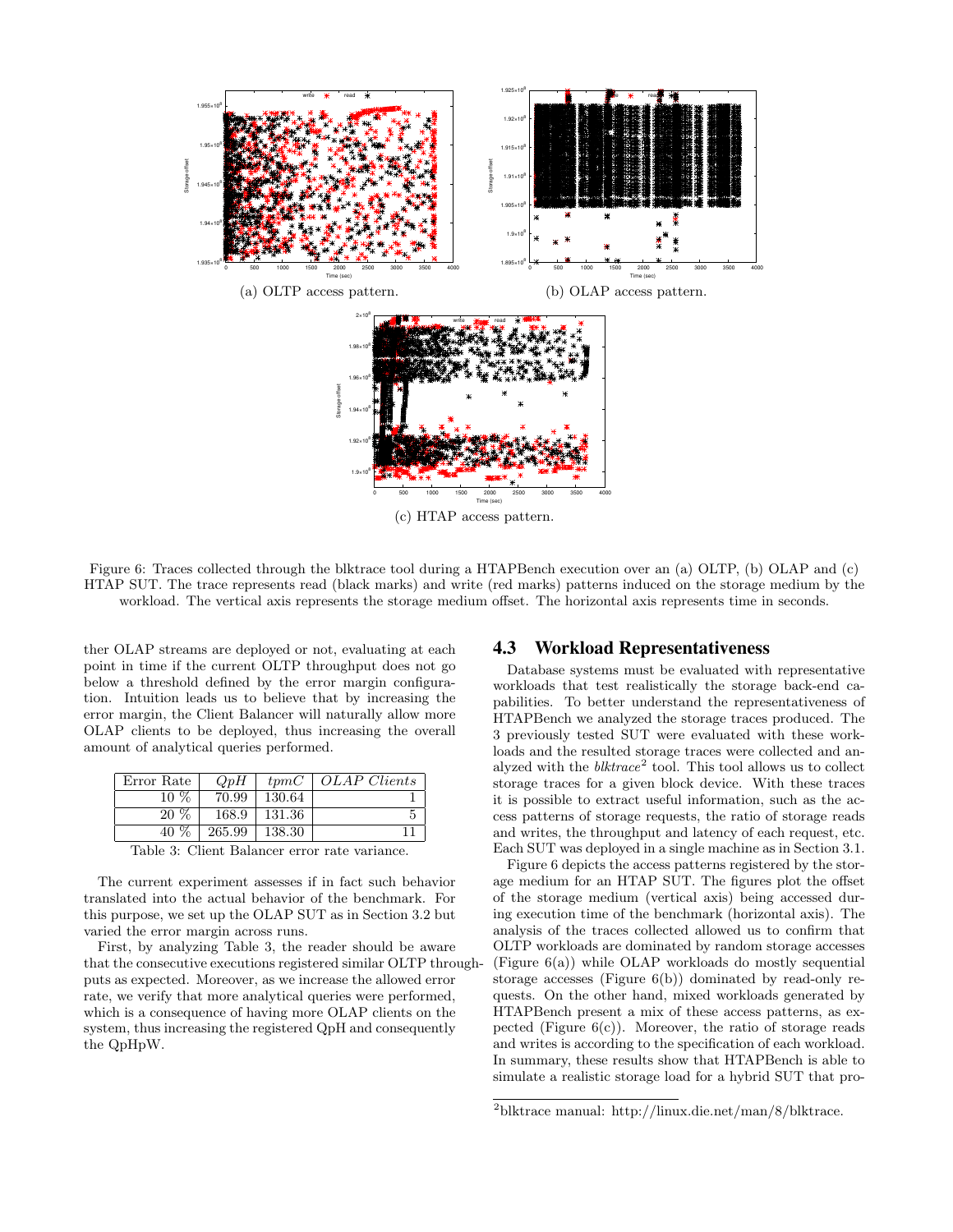

Figure 7: Result set execution cost as a percentage of the baseline across independent runs. The vertical axis is presented in logarithmic scale. The absence of columns represents null variability.

cess both OLAP and OLTP workloads simultaneously. Consequently, HTAPBench's representativeness of the analytical capability on top of a sustained transactional operation is ensured by the experimental data, but also by the individual representativeness of the TPC workloads used. Moreover, the results show that current proposals for hybrid SUT must be aware that processing simultaneously OLAP and OLTP workloads generates a mix of random and sequential storage accesses. This challenge can drive novel research proposals for both hybrid engines and the back-end storage systems supporting them.

#### 4.4 Homogeneity and Reproducibility

The present experiment validates the effectiveness of our density mechanism. Figure 7 depicts 2 different scenarios, where we compare a distribution using random field generation with the density approach we propose. The depicted results relate to a baseline comparison where all queries were executed without any of their filtering operators, thus allowing us to extrapolate the total universe of rows considered in each analytical query. The value presented for each query is the absolute difference in produced result set rows in two consecutive executions: first, with random parameters that do not follow any distribution and, second, with the density mechanism proposed in HTAPBench.

In the first scenario, the analytical queries ran with the introduction of randomized parameters; the results show that consecutive executions of such queries produced variable result sets. The measured variability of result set lines across all query executions for this setup amounted to 12%, with a registered maximum of 20%. For the second scenario, we used HTAPBench's density mechanism to generate the random parameters to be used in all analytical queries. Queries Q13, Q21 and Q22 produce variabilities of 0% as the consecutive runs always produced the same number of result set rows.

The results show that by using our approach, we were able to produce query result sets with comparable costs. Consecutive executions of the same query registered a variability of just 0.17% on average across the different SUT and different configuration settings. These results confirm a very high level of reproducibility of results for a given configuration.

# 4.5 Benchmark Adoption Effort

The benchmarking suite proposed in this paper derives from two industry standard benchmarks with added functionality. The available suites offer implementations that are individually deployed to collect separate metrics, and they typically require the implementation of connector mechanisms between the benchmarking suite and the engine driver.

HTAPBench follows the trend of a few other suites, relying in the native JDBC driver of the SUT to communicate all the operations of the workload. Concerning the required time to run the benchmark, the setups considered in this paper are the result of 5 independent runs. In each one of them, the SUT had to be populated with data and then tested with the hybrid workload. The time spent during the populate stage greatly depends on the configured target of transactions per second and the SUT used. In the setups considered, we observed an average of 4 hours to populate the files for the engine. Afterwards, before subsequent executions, the engine would dump and restore the initial populate data, taking an average of 15 minutes. This technique is also valid for setups with terabytes of data. Regarding the execution stage, each setup ran for 60 minutes. Consequently, the overall cost for each SUT was 10 hours. Considering other suites, the total cost per SUT is relatively the same.

# 5. RELATED WORK

There are several organizations that propose benchmarking standards to assess either transactional or analytical systems, namely: the Transaction Performance Council (TPC) [12], the Standard Performance Evaluation Council (SPEC) [7] and the Storage Performance Council (SPC) [6]. We categorize several systems into OLTP, OLAP or Hybrid and we briefly present their main characteristics and shortcomings.

# 5.1 OLTP

Online Transactional Benchmarking systems, such as TPC-C [8], focus on assessing a system's ability to cope with a large amount of small-sized transactions. Usually, OLTP systems rely on row-oriented data stores, in which the transactions operate over a restricted space of tuples, ensuring at the same time properties such as consistency and isolation in what is commonly referred to as ACID [17].

The TPC-C specification models a real-world scenario where a company, comprised of several warehouses and districts, processes orders placed by clients. The workload is defined over 9 tables operated by a transaction mix comprised of five different transactions, namely: New Order, Payment, Order-Status, Delivery and Stock-Level. Each transaction is composed of several read and update operations, where 92% are update operations, which characterizes this as a write heavy workload. The benchmark is divided into a load and an execution stage. During the first stage, the database tables are populated and, during the second stage, the transaction mix is executed over that dataset. TPC-C defines how these tables are populated and also defines their size and scaling requirements, which is indexed to the number of configured warehouses in the system. The outcome of this benchmark is a metric defined as the maximum qualified throughput of the system,  $tpmC$ , or the number of New Order transactions per minute.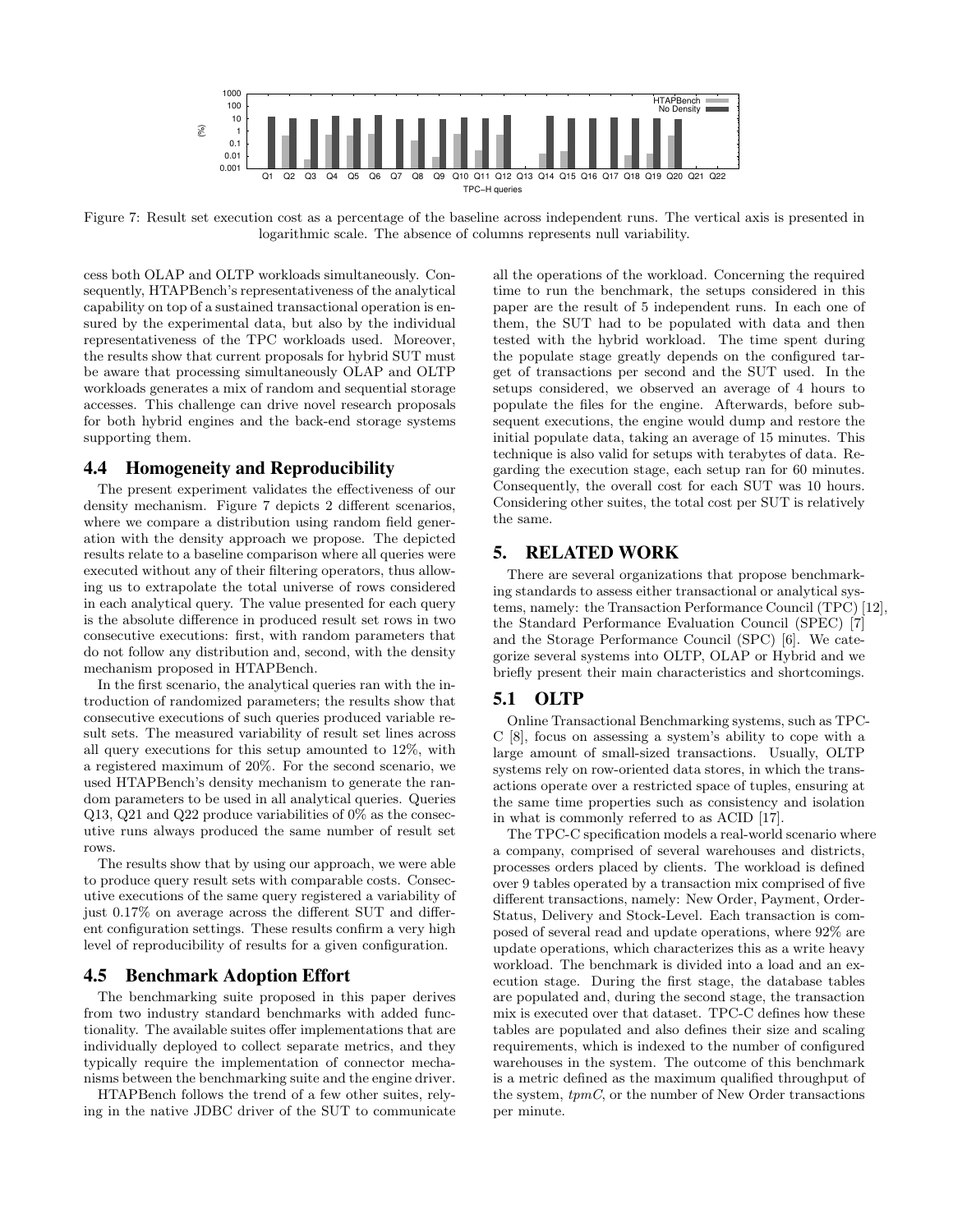The TPC-E [11] benchmark builds on TPC-C, introducing a variable number of client terminals. It models a scenario where a brokerage firm receives stock purchase requests from customers, trying to acquire the correspondent stock bonds from a Stock pool. The purchase orders placed by clients are based on asynchronous transactions while stock requests between the Brokerage firm and the Stock Exchange are based on synchronous transactions. Compared with TPC-C, this benchmark builds a much wider and more complex system as it is composed of 33 tables and 10 transactions, 6 of which are read-only and the remainder are read-write transactions; the latter accounting for 23% of all requests.

Both specifications build benchmarking suites strictly intended to evaluate OLTP engines. Despite their representativity of OLTP workloads, the characteristic short operational transactions prevent the workload from exercising OLAP requirements. Engines designed to provide a high OLTP throughput are typically row oriented as the nature of a single transaction induces I/O bound operations in several attributes per transaction. This behavior translates into random access patterns to the storage medium and does not produce CPU and memory bound operations as do OLAP workloads.

# 5.2 OLAP

Online Analytical Systems such as TPC-H [9, 25] or TPC-DS [10] focus on assessing a system's ability to perform multi-dimensional operations, usually on top of column-oriented data stores.

TPC-H builds a workload that does not require ETL, modeling a real world-scenario where a wholesale supplier must perform deliveries worldwide. The business queries perform complex data operations (e.g., aggregations) across large sets of data. The workload defines a query mix comprised of 22 business queries that access 8 different tables. The execution is divided into three stages. The first stage loads the database. During the second stage, a single user executes all 22 business queries, while during the third stage, a multi-user setup is used in order to evaluate the system's ability to schedule concurrent operations. TPC-H does not consider any growth factor during runtime, which means that the dataset does not change in terms of its total size. The outcome of this benchmark is computed through a metric that accounts for the total number of completed queries per hour  $(QphH)$ .

TPC-DS builds a workload that requires ETL, namely to ensure data freshness. It models a scenario where orders must be processed from physical and online stores of a wholesale supplier, mapping it into a star schema composed of 7 fact tables and 18 dimensions. The workload holds 4 different query types, namely Reporting, Iterative, Data Mining and Ad-hoc queries. The database populated for TPC-DS, as in TPC-H, does not consider any growth factor; still, the initial population is regulated in terms of a scale factor that has direct influence over the data size. The output metric is defined as the number of queries per hour at a given scale factor, QphDS@ScaleFactor.

TPC-DS is seen as an evolution of TPC-H, addressing oversimplifications that prevent the proper evaluation of OLAP systems. However, the need to use ETL to promote updates on the star schema prevents us from using it as an OLAP agent in our hybrid workload.

The high prevalence of read operations in these workloads

mostly generate sequential accesses to storage mediums, and therefore are not able to simulate the short and cross attribute nature of OLTP workloads that also live in a hybrid workload.

### 5.3 Hybrid

Hybrid workloads should capture both access patterns observed in the previous individual specifications [15]. There are a few benchmarking suites that use both access patterns, namely CH-benCHmark [5] and CBTR [4, 2, 1, 3].

CH-benCHmark creates a mixed workload also based on TPC standard benchmarks, enabling two types of clients. A transactional client provides a TPC-C agent, while an analytical client provides a TPC-H agent. To allow the analytical workload across the transactional relations, CHbenCHmark merged both schema into a single one, comprising relations from TPC-C and TPC-H. The relations accessed by the OLTP execution scale according to TPC-C's specification. Relations accessed by the OLAP execution are kept unchanged. However, CH-benCHmark neglects aspects within TPC-H's specification. Namely, the analytical queries should hold random parameters in order not to constantly transverse the same regions of the dataset. It also disregards the required distributions for date fields, impacting the produced analytical results.

CBTR defines a benchmarking system aimed at mixed workloads, which does not account for any previous standardized specifications, considering them too predictable. It introduces a workload built from real enterprise data that models an order-to-cash workflow. For that matter, a new schema and the respective transactional activity is presented. By using real data, CBTR bypasses the need to use numerical distributions to populate or to generate data during benchmark execution.

The major differentiator of HTAPBench when compared with the previous approaches lies specifically in its Client Balancer module that governs how both workloads coexist. Both CH-Benchmark and CBTR use naive approaches to find the maximum qualified throughput for both the transactional and analytical workloads. The main concern that arises is that neither workload agent in each benchmarking suite is aware of the other agent, creating a dispute for resources as each agent tries to saturate the SUT. The Client Balancer in HTAPBench follows Gartner's recommendation to specify how the transactional and analytical agents coexist; instructing the transactional agent to sustain a configured throughput and allowing the analytical agent to saturate the SUT up to the point when the transactional throughput is affected. Moreover, HTAPBench also addresses the issues found in CH-Benchmark relating to nonuniform result sets by using the density mechanism to regulate that behavior.

### 6. CONCLUSION

This paper proposed HTAPBench, a benchmarking suite for engines that support hybrid workloads composed of high levels of transactional activity and, at the same time, provide business analytics directly over production data.

As our main contributions, we proposed a unified metric that enables the quantitative comparison of very similar systems, as well as very different systems. We also propose solutions to the key challenges of a hybrid benchmark, such as the Client Balancer.